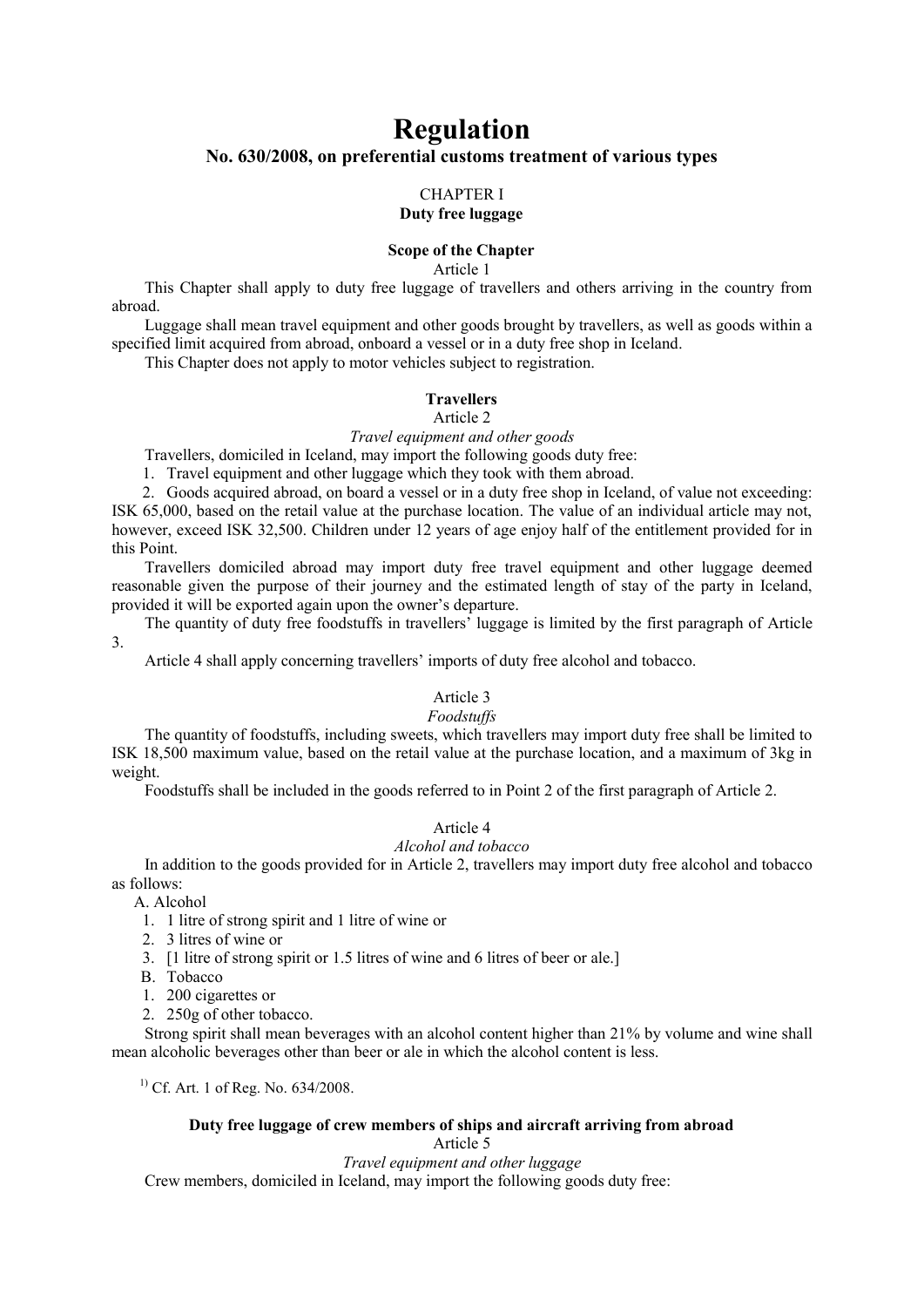1. Travel equipment and other luggage which they took with them abroad.

2. Goods purchased abroad, on board a vessel or in a duty free shop in Iceland, of value not exceeding ISK 24,000, based on retail value at the purchase location, if they have been abroad less than 15 days, and ISK 48,000, based on the same premise, if they have been abroad longer. The value of an individual article may not, however, exceed ISK 24,000.

Crew members of ships and aircraft domiciled abroad may import duty free travel equipment and other luggage deemed reasonable given the purpose of their journey and the estimated length of stay of the party in Iceland, provided it will be exported again upon the owner's departure.

The quantity of duty free foodstuffs in crew members' luggage is limited by the first paragraph of Article 3.

Article 6 shall apply concerning crew members' imports of duty free alcohol and tobacco.

## Article 6

## *Alcohol and tobacco*

In addition to the goods provided for in Article 5, crew members may import duty free alcohol and tobacco as follows:

1. Crew members aboard Icelandic ships or ships leased by Icelandic parties which are abroad for 15 days or longer:

a. 1.5 litres of strong spirit and 3 litres of wine or

b. 1.5 litres of strong spirit or wine and 24 litres of beer or ale.

c. 400 cigarettes or 500g of other tobacco.

2. Crew members aboard Icelandic ships or ships leased by Icelandic parties which are abroad for less than 15 days:

a. 0.75 litres of strong spirit and 1.5 litre of wine or

- b. 0.75 litres of strong spirit or wine and 12 litres of beer or ale.
- c. 200 cigarettes or 250 g of other tobacco.
- 3. Aircraft crews, including reserve aircraft crew members, who are abroad for 15 days or longer:
- a. 1 litre of strong spirit and 0.75 litres of wine or
- b. [1 litre of strong spirit or 0.75 litres of wine and 6 litres of beer or ale.]
- c. 200 cigarettes or 250 g of other tobacco.
- 4. Aircraft crews, including reserve aircraft crew members, who are abroad for less than 15 days:
- a. 0.375 litres of strong spirit and 0.75 litres of wine or
- b. [0.375 litres of strong spirit or 0.75 litres of wine and 3 litres of beer or ale.]
- c. 100 cigarettes or 125 g of other tobacco.

The limits of alcohol concentration in strong spirit and wine as referred to in the first paragraph shall be as provided for in the second paragraph of Article 4.

A vessel's master, first mate, chief engineer and steward, together with cooks on passenger or transport vessels, may in addition bring duty free products for hospitality on board equivalent to their duty free portion as provided for in the first paragraph.

#### **Miscellaneous provisions**

# Article 7

## *General conditions for duty free goods as provided for in Articles 1-6*

The duty free provisions of Articles 1-6 are subject to the condition that the importer have the goods in his/her custody upon arrival in Iceland and can produce them for customs inspection and that the goods are imported for the personal use of the party in question and his/her family or as small gifts.

The minimum age for import of alcohol is 20 years and 18 years for tobacco.

Entitlement to preferential customs treatment pursuant to this Chapter is limited to once every 72 hours.

#### Article 8

The entitlement of persons as provided for in this Chapter may not be transferred.

If the value of goods exceeds the preferential customs treatment as provided for in the first paragraph of Article 2 and the first paragraph of Article 5, the person concerned may decide for which items import charges shall be paid. If the value of individual items exceeds the amounts specified above, the person concerned may enjoy the exemption and pay import charges on the value in excess of the amounts specified.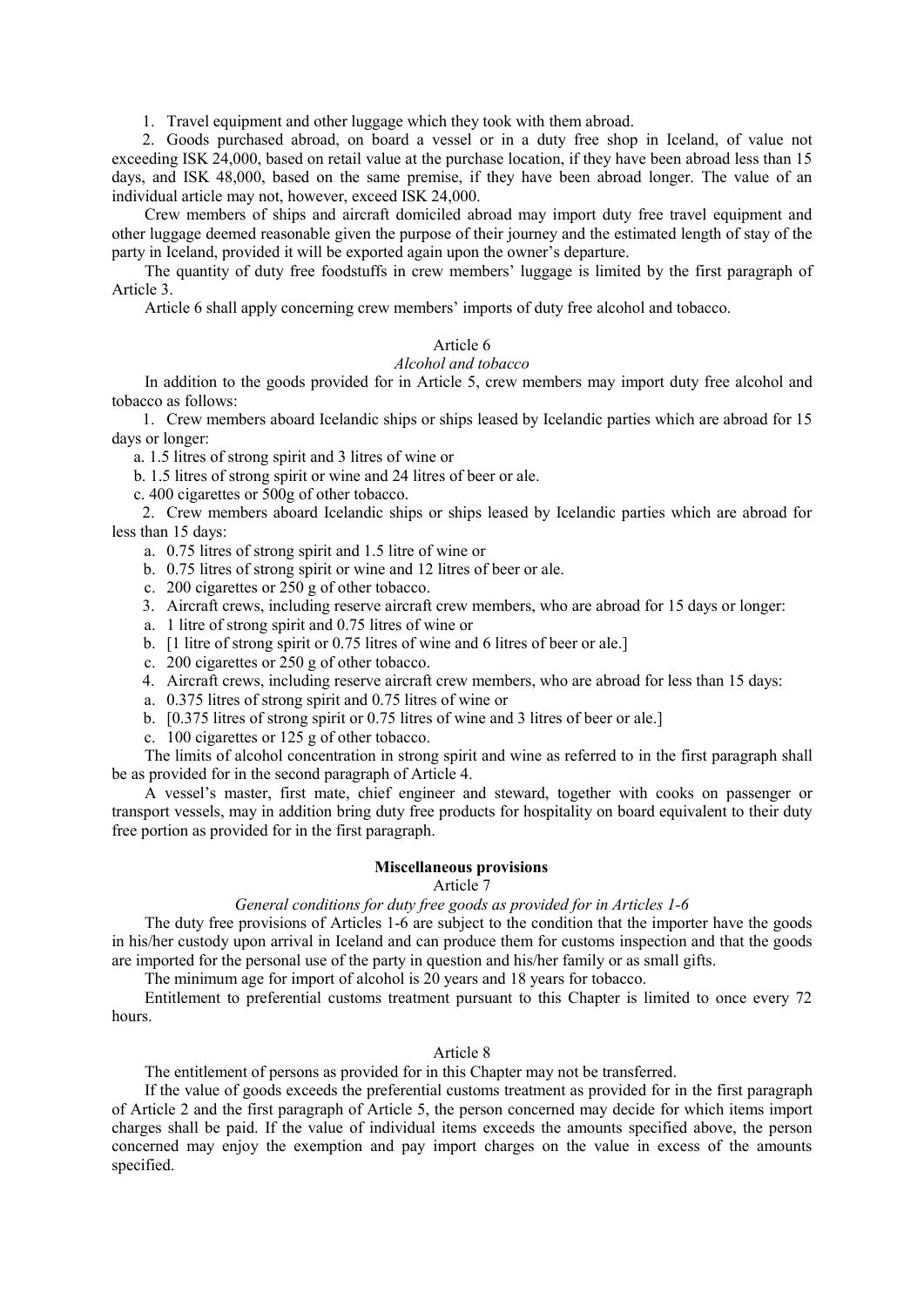Two or more parties may not combine their allowances for preferential customs treatment to import an item duty free which is more valuable than the amount specified in the said provisions of the second paragraph.

If individuals travelling in a group import joint food supplies for use on their trip to the country, this shall not preclude their entitlement to preferential customs treatment, provided the quantity of foodstuffs belonging to each of them is within the limits referred to in the first paragraph of Article 3.

## Article 9

### *Duty free import of luggage for employment or study*

Persons intending to dwell temporarily in Iceland for reasons of employment or study may import luggage duty free as provided for in rules which apply to travellers domiciled abroad, as appropriate.

#### Article 10

# *Sealed tobacco allowances on board ships on international voyages*

If a vessel sailing internationally is docked in Iceland for a continuous period of seven days, the Director of Customs shall, at the request of the vessel operator, provide crew members without import charges 200 cigarettes or 250g of other tobacco from sealed supplies for each seven-day period, provided the cost of such delivery is paid for.

#### Article 11

## *Duty free import of luggage which has become separated from its owner*

The Director of Customs may authorise duty free import of luggage which has become separated from its owner, provided this concerns goods which would have been duty free as provided for in this Chapter if the owner had had them in his/her possession upon arrival in Iceland.

#### Article 12

# *Information disclosure concerning luggage*

Persons arriving in Iceland from abroad must of their own volition inform the Director of Customs of goods subject to customs duty which they have brought with them as well as goods which are subject to special import restrictions or import prohibition.

Where red and green gates are used for customs clearance of arriving passengers, those persons with goods subject to customs duty or goods subject to special import restrictions or import prohibition shall use the red gate and present the goods for customs inspection. Those persons without such goods may use the green gate. Passengers selecting the green gate are thereby assumed to indicate that they have no goods which they must account for.

Crew members arriving in the country must account for goods as referred to in the first paragraph on a special form, whether this is to be imported into the country or used aboard the vessel, and furthermore present goods subject to special import restrictions or import prohibition.

# Article 13

#### *Information disclosure concerning funds in cash*

Persons arriving in Iceland and departing from the country who have in their possession more than the equivalent of EUR 15,000 in Icelandic or foreign currency must of their own volition inform the Director of Customs of this cash on a special form or present it. The same shall apply to travellers' cheques or other bearer negotiable instruments.

# CHAPTER II **Duty free household effects**

# Article 14

## *Scope of the Chapter*

This Chapter applies to preferential customs treatment of household effects of persons taking up residence in Iceland.

## Article 15

#### *The concept of personal effects*

Personal effects in this context shall include any type of moveable indoor possessions and household furnishings, furniture and household appliances, radios and televisions, audio equipment, computers,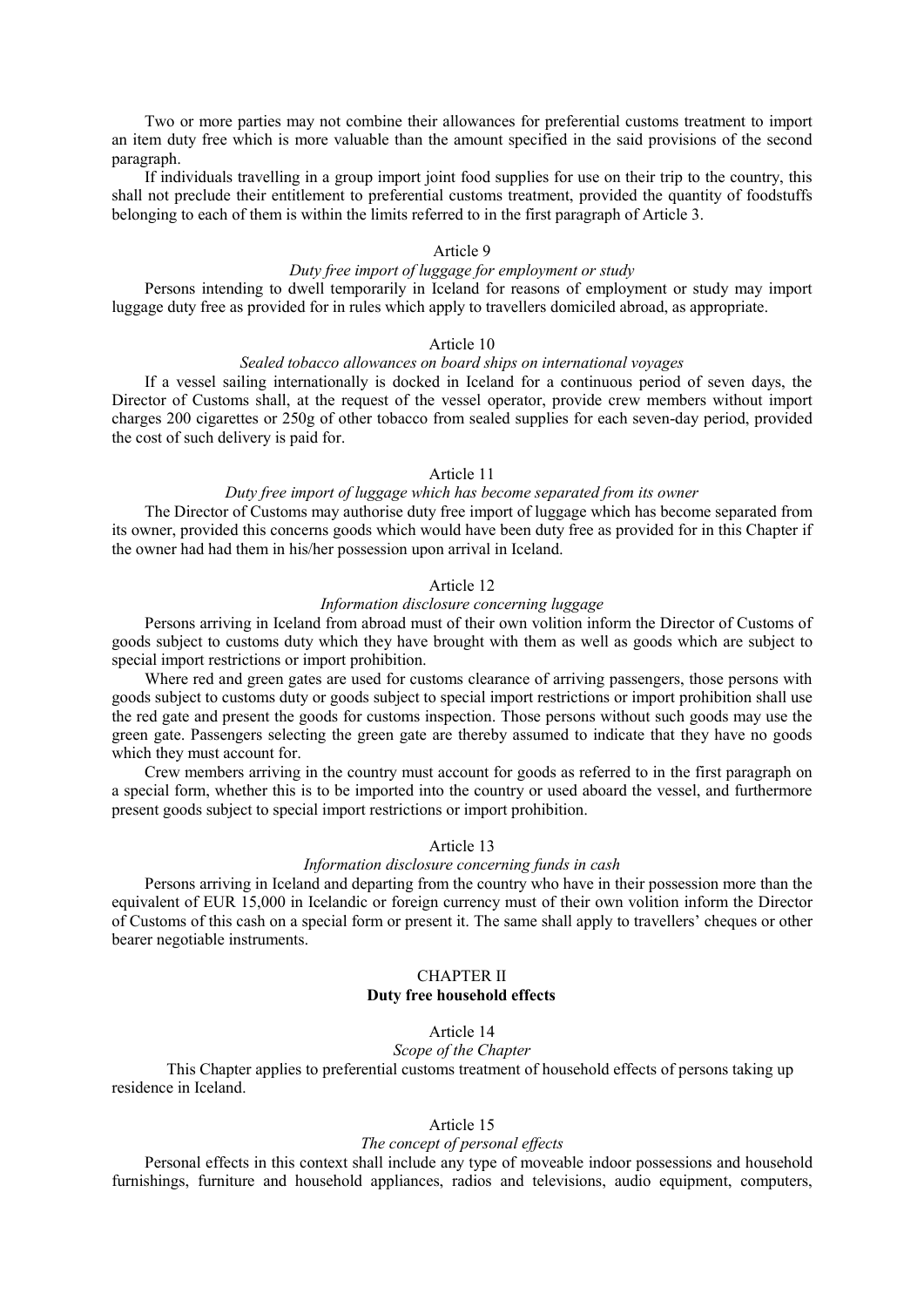artworks, ornaments, books, musical instruments and other household articles. The same shall apply to bicycles, sporting equipment and gear for outdoor pursuits, fishing or other leisure activities, collections of various sorts, including stamp and coin collections, and articles for personal use such as clothing.

The following goods are not covered by exemption pursuant to this Chapter:

1. Objects and equipment for commercial use.

2. Motor vehicles subject to registration, motorised vehicles and other vehicles for sailing or flight.

3. Objects which are generally fixed to the walls or floor of people's residences, e.g. fixtures or wood flooring.

4. Food and beverages, including alcohol, and tobacco.

#### Article 16

# *General conditions for exemption of household effects from duty*

The exemption of household effects from duty is subject to the following general conditions:

1. The importer must have had permanent continuous residence abroad for at least one year immediately prior to moving to Iceland.

2. The importer and others entitled to preferential customs treatment, who settle in Iceland, will have their legal domicile in Iceland in accordance with the law on legal domicile.

3. The household effects are used, have been owned by the importer and his/her family for at least one year and are intended exclusively for household use by the party concerned in Iceland. The exemption does, however, cover unused household articles and articles which the party concerned has owned for a shorter period and intends to use in Iceland, provided their value does not exceed ISK 140,000, based on the retail value at the purchase location. This amount applies to each member of the family 18 years of age and older and half of this amount for those who are younger.

4. The party concerned brings the household effects when moving to the country or has them transported to the country no later than within six months of taking up residence in Iceland or becoming legally domiciled in the country. The Director of Customs may grant exemptions from this provision in exceptional circumstances, for instance, if a person's stay in the country was originally intended for a shorter period but was extended to permanent residence.

The Director of Customs may require an importer to present documentary evidence that he/she fulfils the conditions of the first paragraph, for instance, by providing a residence permit or employment contract.

#### CHAPTER III

## **Temporary preferential customs treatment for vehicles**

## **Scope of the Chapter**

Article 17

This Chapter shall apply to preferential customs treatment when motor vehicles registered abroad are imported for temporary use and when unregistered motor vehicles are purchased in Iceland for use for a limited period.

#### **Exemption from payment of import charges**

# Article 18

## *Parties coming to Iceland for a limited period*

Persons intending to dwell in Iceland for one year or less due to employment or travel may import a motor vehicle registered abroad without payment of import charges, provided the following conditions are satisfied:

1. The importer's permanent residence is or has been in another country.

2. The vehicle is intended for the personal use of the importer and his/her family and others travelling with the importer who are resident abroad. A vehicle covered by this Article may not be used for commercial passenger or goods transport.

3. The vehicle is imported to Iceland within one month of the arrival of the person concerned for temporary residence.

4. The vehicle will be exported from Iceland at the end of the stay in Iceland by the person concerned, and no later than one year from the importer's arrival in Iceland. It shall make no difference in this connection if the person concerned leaves the country for shorter periods, e.g. on leave from employment or study, provided such absence does not exceed six weeks during a 12-month period.

Travellers may furthermore import, subject to the same conditions as are listed in the first paragraph, other vehicles, such as motorcycles, hardtop campers, caravans and camper trailers.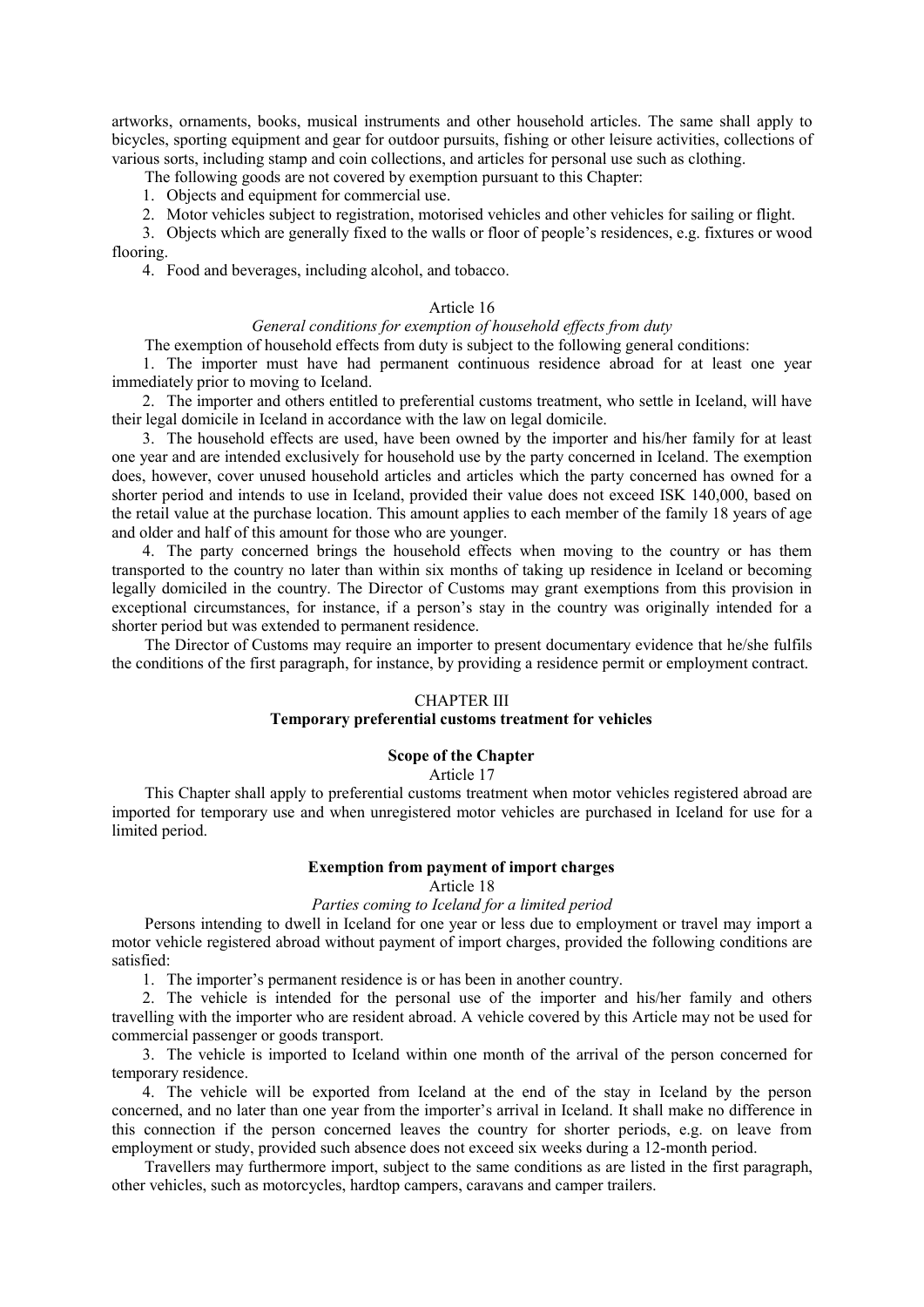The Director of Customs may require the importer of a vehicle as provided for in this Article to present documentary evidence that he/she intends to dwell temporarily in Iceland for not longer than one year, e.g. by presenting a temporary employment contract or temporary lease of residential accommodation, as appropriate.

#### Article 19

## *Purchase of vehicle in Iceland for personal use for a limited period and re-export* Persons referred to in Article 18 may purchase a new, unregistered vehicle in Iceland which shall, subject to the same conditions *mutatis mutandis,* be exempt from import charges.

# Article 20

# *Travel service operators*

Travel agencies and other parties who organise group travel in Iceland on a commercial basis may import a multipassenger vehicle, registered abroad, without payment of import charges, for use for travel, by a specific group of travellers resident abroad, in Iceland, provided the vehicle will be re-exported upon the departure of the group of travellers concerned.

# Article 21

# *Temporary import of trailer for international goods transport*

Parties transporting goods between Iceland and other countries may import for a limited period without payment of import charges, a trailer registered abroad for use in such transport.

# Article 22

# *Fuel and spare parts*

If an importer fulfils the conditions of Articles 18 and 20 for temporary duty free import of a vehicle, the importer may bring to the country without payment of import charges:

a. fuel which can be contained in the built-in fuel tanks of the vehicle, to a maximum of 200 litres;

b. spare parts for the vehicle should it break down or incur damage.

#### **Miscellaneous provisions**

#### Article 23

#### *Import charges on rental or estimated rental*

Partial payment of import charges as provided for in Point 6 of Article 7 of the Customs Act, is subject to the condition that the vehicle will be used in Iceland for a maximum of 12 months. If an importer decides to use the vehicle in Iceland for longer than one year he/she must immediately contact the Director of Customs. Settlement of import charges shall then take place. Import charges paid as provided for in Point 6 of Article 7 of the Customs Act, shall be deducted from import charges levied.

## Article 24

# *Temporary stay extended or permanent residence established*

Preferential customs treatment as provided for in this Chapter, which is restricted to the condition that the rightholder's stay in the country is temporary and will not last for more than one year, shall be cancelled if the party decides to dwell in Iceland for longer than one year or to take up permanent residence. When a decision to this effect has been taken, the party shall immediately present him-/herself to the Director of Customs at his/her location of residence and inform the Director of the decision. Settlement of import charges shall then take place, unless the vehicle is exported from Iceland.

# Article 25

## *Registration, mandatory insurance etc.*

Registration of vehicles as provided for in this Chapter is subject to Regulations on the registration, mandatory insurance and other conditions for use of foreign vehicles and on special registration of vehicles for use for a temporary period in Iceland issued by the Minister of Transport as provided for in the Traffic Act.

# CHAPTER IV **Other temporary imports**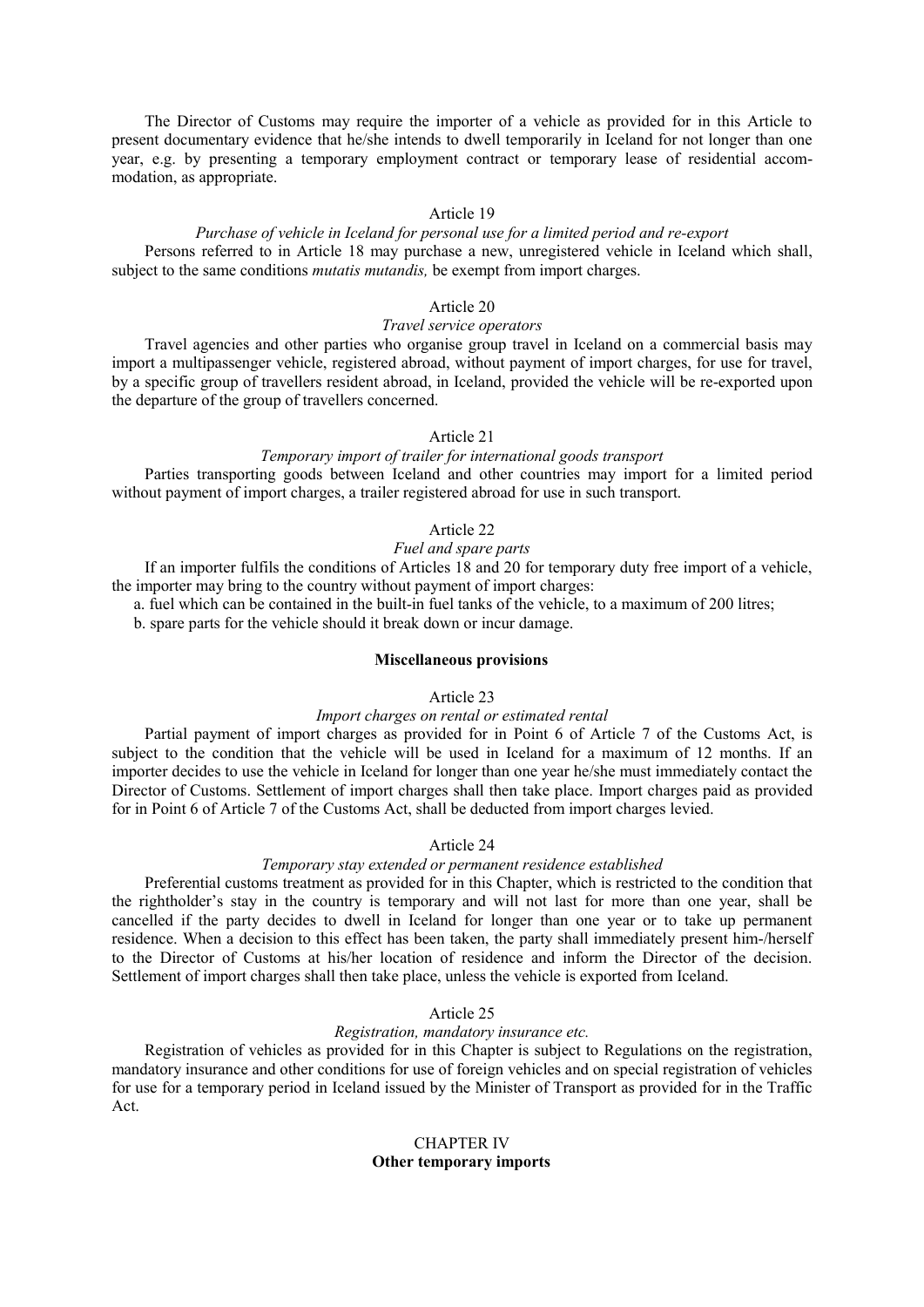# Article 26

#### *Scope*

This Chapter shall apply to preferential customs treatment when goods are imported temporarily which are covered by Article 7 of the Customs Act and are not covered by Chapter III of this Regulation. Preferential customs treatment as provided for in this Chapter shall not cover food and beverages.

#### Article 27

## *Product areas*

The following goods may be imported to the country temporarily and without payment of import charges, provided their quantity is normal and appropriate for the purpose of importation:

1. Goods for exhibitions, such as trade or industrial fairs, including exhibition booths and decorations.

2. Equipment and other facilities, printed matter, office supplies etc. for use at conferences, meetings or celebrations. This provision shall include:

a. computers and equipment;

b. equipment intended to ensure the security of participants;

c. printed material, table coverings and tableware e.g. with the company logo;

d. goods of an insignificant value intended as recognition for participants.

3. Equipment of athletes who come to Iceland to train or compete, such as vehicles and spare parts, team uniforms etc.

4. Musical instruments, props and other equipment of artists, who come to Iceland to take part in concerts or artistic exhibitions.

5. Equipment and other gear of scientists who come to Iceland for research.

6. Equipment of filmmakers and media workers, who come to Iceland to film or gather material.

7. Rescue equipment and gear of parties who come to Iceland for rescue work.

8. Machinery and equipment of contractors who come to Iceland to carry out a specific project. The product areas of this Point are the same as apply to contractors pursuant to Advertisement No. 25/1970, on Iceland's Membership of the Customs Agreement on Temporary Import of Industrial Machinery.

9. Machinery, equipment and other gear brought to Iceland for a limited period for testing.

10. Goods which are brought into the country for repair or other processing, including processing to prevent their depletion or other damage.

11. Goods covered by ATA carnets, cf. Advertisement No. 24/1970, on Iceland's membership of the Customs Agreement on Temporary Import of Goods for Promotions or use at exhibitions, fairs, meetings and on similar occasions, and Advertisement No. 25/1970, on Iceland's Membership of the Customs Agreement on Temporary Import of Industrial Machinery.

#### Article 28

#### *Import charges on rental or estimated rental*

Larger equipment, including vehicles for passenger and/or goods transport or special use, such as machinery and equipment for construction or earthworks, may be imported temporarily with payment of import charges on the rental of the equipment. If the rental price of the equipment is not available, import charges shall be calculated on the estimated rental, which shall be determined as 1/60 of the customs value as determined in accordance with Chapter V of the Customs Act, cf. Chapter VII of the Regulation on Custody and Customs Clearance of Goods, for each month which commences after the end of the first month from the date of its arrival in Iceland.

If an importer decides to use the machinery in Iceland for longer than one year he/she must immediately contact the Director of Customs. Settlement of import charges shall then take place. Import charges paid as provided for in Point 6 of Article 7 of the Customs Act, shall be deducted from charges levied.

#### Article 29

#### *Guarantees*

Importers shall provide guarantees to the Treasury for payment of import charges on goods imported temporarily as provided for in this Chapter, unless otherwise provided for in the second paragraph. A guarantee may be in the form of money, an unconditional guarantee from a commercial bank, savings bank or insurance company, or an ATA carnet, if applicable.

Parties benefiting from postponement of payment of import charges need not provide a guarantee as provided for in the first paragraph.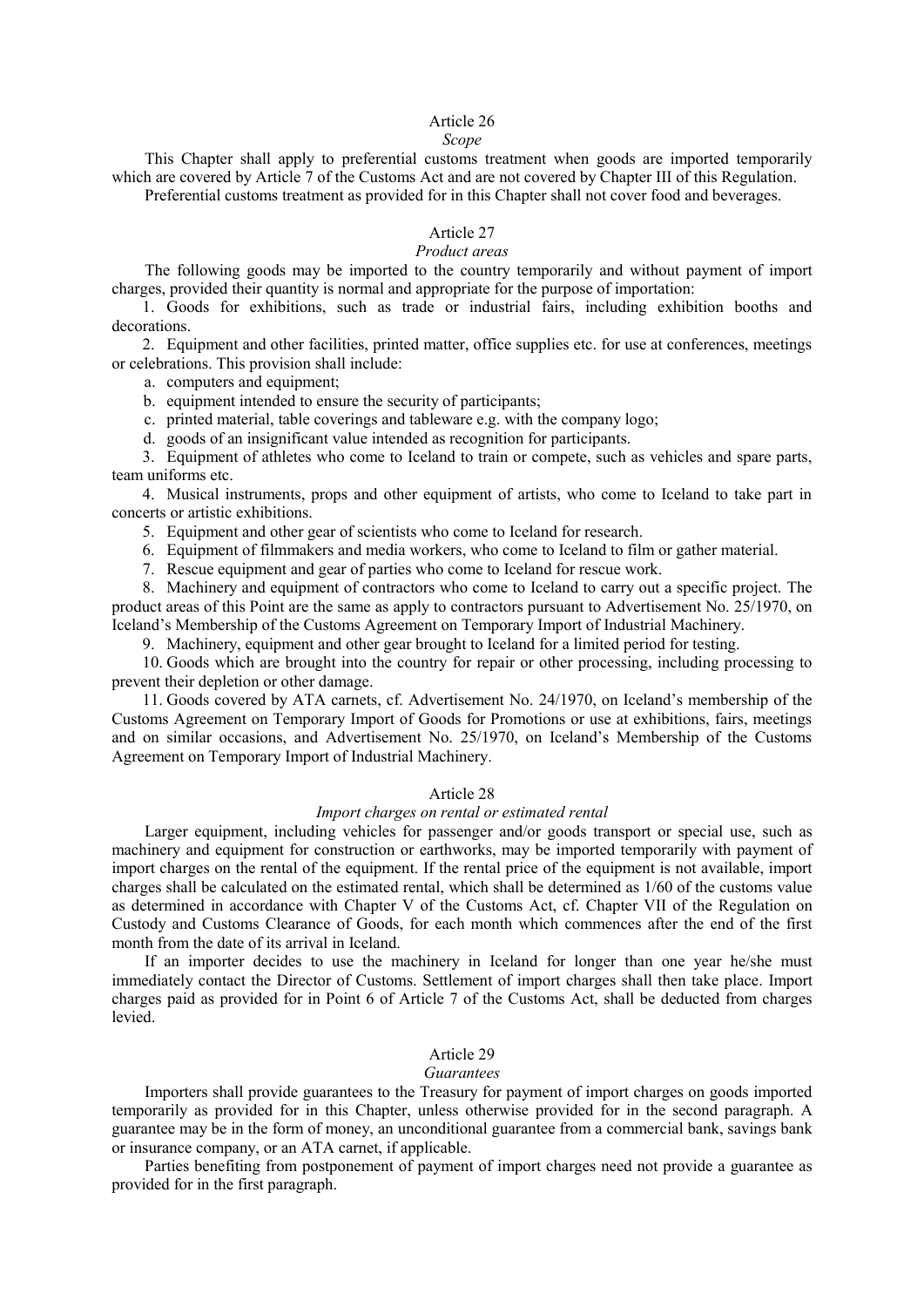# Article 30

*Validity of an authorisation for temporary import* The Director of Customs may grant authorisation for temporary import for up to 12 months.

#### CHAPTER V

# **Preferential customs treatment for gifts, inheritance etc.**

#### **Scope**

#### Article 31

This Chapter shall apply to preferential customs treatment for gifts and other special products imported without payment.

Exemptions pursuant to this Chapter shall not apply to motor vehicles subject to registration, motorised means of transport or alcohol and tobacco.

#### **Gifts**

# Article 32

## *Occasional gifts*

Gifts on special occasions, which parties resident abroad send to Iceland or bring with them from abroad for occasions connected with private life, such as Christmas, birthdays or confirmations, are exempt from import charges, provided their value does not exceed ISK 10,000, based on the retail value at the purchase location. If the value is more, import charges shall be calculated on the value exceeding this amount. Wedding gifts shall be exempt from import charges without regard for the value limits, provided they are conventional and appropriate, in the assessment of the Director of Customs, and imported no later than six months after a wedding.

Each gift shall be assessed separately, having regard to the above conditions, if a shipment includes gifts to two or more parties or gifts from two or more parties to the same party, and it appears evident that they have been packed together for transport for practical reasons.

#### Article 33

#### *Gifts to humanitarian and philanthropic activities*

Tools, equipment and other investment goods, donated for use in hospitals, care and treatment centres, nursing and retirement residences and handicapped homes, diagnostic centres, institutions for the elderly and similar institutions, accident prevention organisations and rescue teams, the Red Cross and parties pursuing similar activities, are exempt from import duties. The exemption is subject to the conditions that there are no financial connections between the donor and the recipient.

When goods covered by this Article clear customs, a written declaration from the donor must be available concerning the gift and its purpose, together with confirmation from the recipient that it will be used for the activities concerned.

#### Article 34

#### *Gifts to public bodies*

Gifts which the state, a municipality or other public institution receives from abroad as an act of friendship or on the basis of cultural exchange with foreign countries shall be exempt from import duties, provided the accompanying documentation attests that this is a gift and a spokesperson for the recipient confirms its receipt.

#### Article 35

# *Tools and equipment for scientific research*

Tools and equipment for scientific research which scientific institutions purchase for grants or have access to free of charge from foreign parties to loan or acquire shall be exempt from import charges, provided the following conditions are fulfilled:

1. The tools and equipment will be used directly for research work by the institution concerned.

2. Formal confirmation of the grant, loan or gift is available, as applicable, and a statement from the scientific institution concerned on receipt of the product.

3. If a grant comprises part of the value of a product, import charges shall be assessed on the value which exceeds the grant amount.

4. In the case of a gift there may not be financial connections between the donor and the recipient.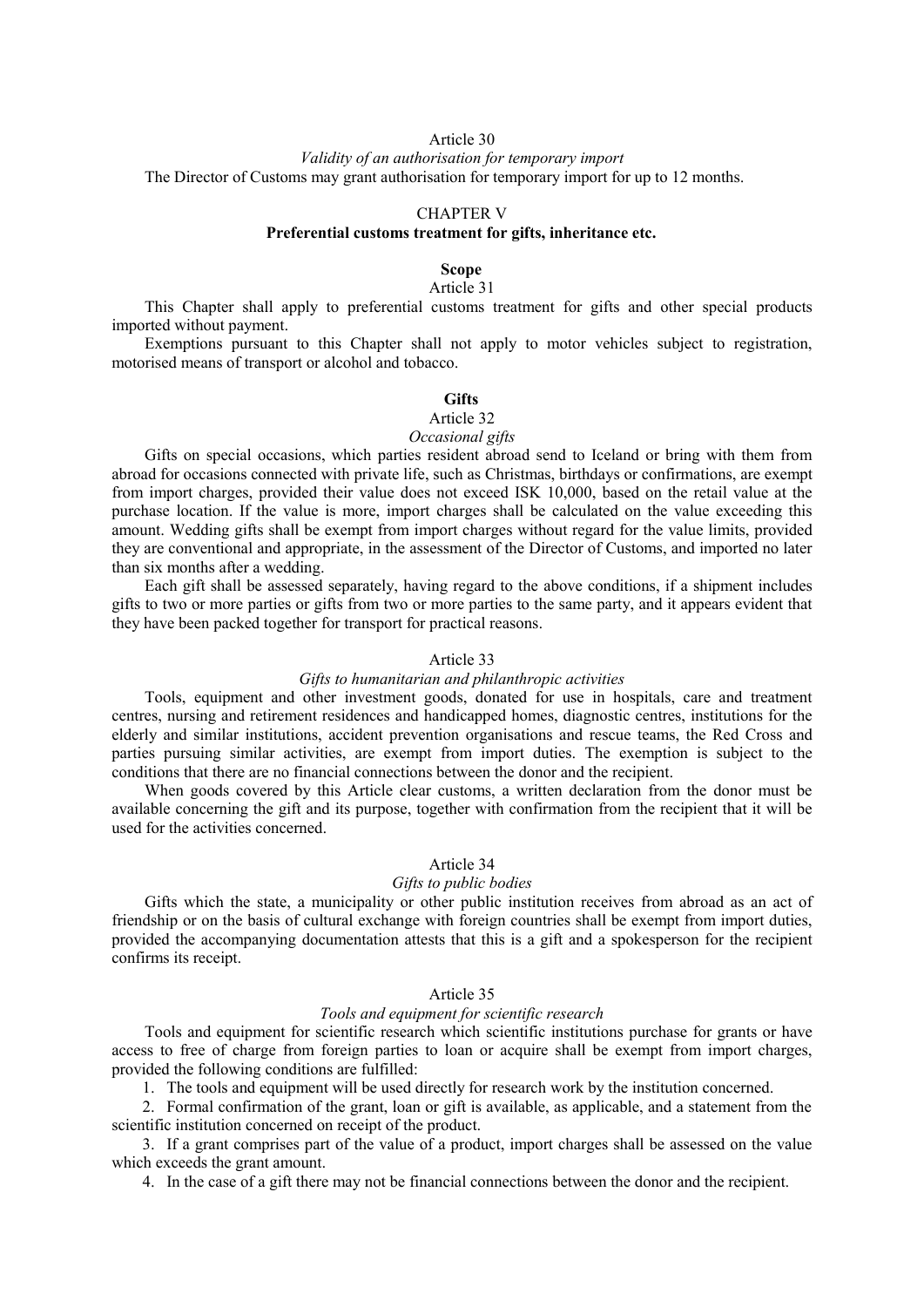#### **Inheritance**

#### Article 36

Used articles which parties resident in Iceland receive as an inheritance from abroad are exempt from import charges, provided the bequeather resided abroad. The Director of Customs may require the importer to produce a certificate from the executor.

Exemption as provided for in this Article does not cover inheritance paid in advance or goods which have been in commercial use.

#### **Personal effects of persons who have died abroad**

## Article 37

Clothing and other travel necessities of residents of Iceland who have died abroad are exempt from import charges, provided these are used articles.

#### **Medals and prizes** Article 38

Medals awarded by foreign countries are exempt from import charges, as are prizes which residents of Iceland have won abroad, such as for athletic feats. The exemption covers trophies and other awards of a value up to ISK 100,000.

The exemption referred to in the first paragraph does not apply to lottery or sweepstakes winnings, nor to goods involved in marketing or sales campaigns.

# CHAPTER VI **Goods exempt from VAT upon import**

#### Article 39

The following goods shall be exempt from VAT upon import:

1. Vessels and aircraft. This exemption does not apply to private aircraft, vessels of less than six metres in length or pleasure boats.

2. Art works classified under Customs Tariff Nos. 9701.1000-9703.0000 which the artist him- /herself imports or which are imported on his/her behalf.

3. Written material sent without charge to scientific institutions, libraries and other public institutions, without regard to its format, provided the import is not for commercial purposes.

4. Goods, with the exception of alcohol and tobacco, which parties registered as provided for in Art. 5 of Act No. 50/1988, on Value Added Tax, import, provided the FOB value of the shipment does not exceed ISK 1,500. The condition for exemption is that these are goods on which input tax could be declared, if VAT were levied, as provided for in Art. 16 of Act No. 50/1988.

#### CHAPTER VII

# **Preferential customs treatment due to diplomatic or consular relations**

Article 40

#### *The following goods shall be exempt from import charges upon import:*

Goods which are imported for embassies of foreign states and their officials and households, their office and technical staff and their households, in accordance with Articles 36 and 37 of the Vienna Convention on Diplomatic Relations, cf. Accompanying Document I to Act No. 16/1971, on Iceland's Accession to the International Convention on Diplomatic Relations.

Goods which are imported for consulates of foreign states, consular officials and their households, consular staff and offices of honorary consuls of foreign states, in accordance with Articles 50 and 62 of the Vienna Convention on Consular Relations, cf. Accompanying Document I to Act No. 4/1978, on Iceland's Accession to the International Convention on Consular Relations.

## Chapter VIII **Samples of commercial goods .**

# Article 41

The following goods shall be exempt from import charges upon import: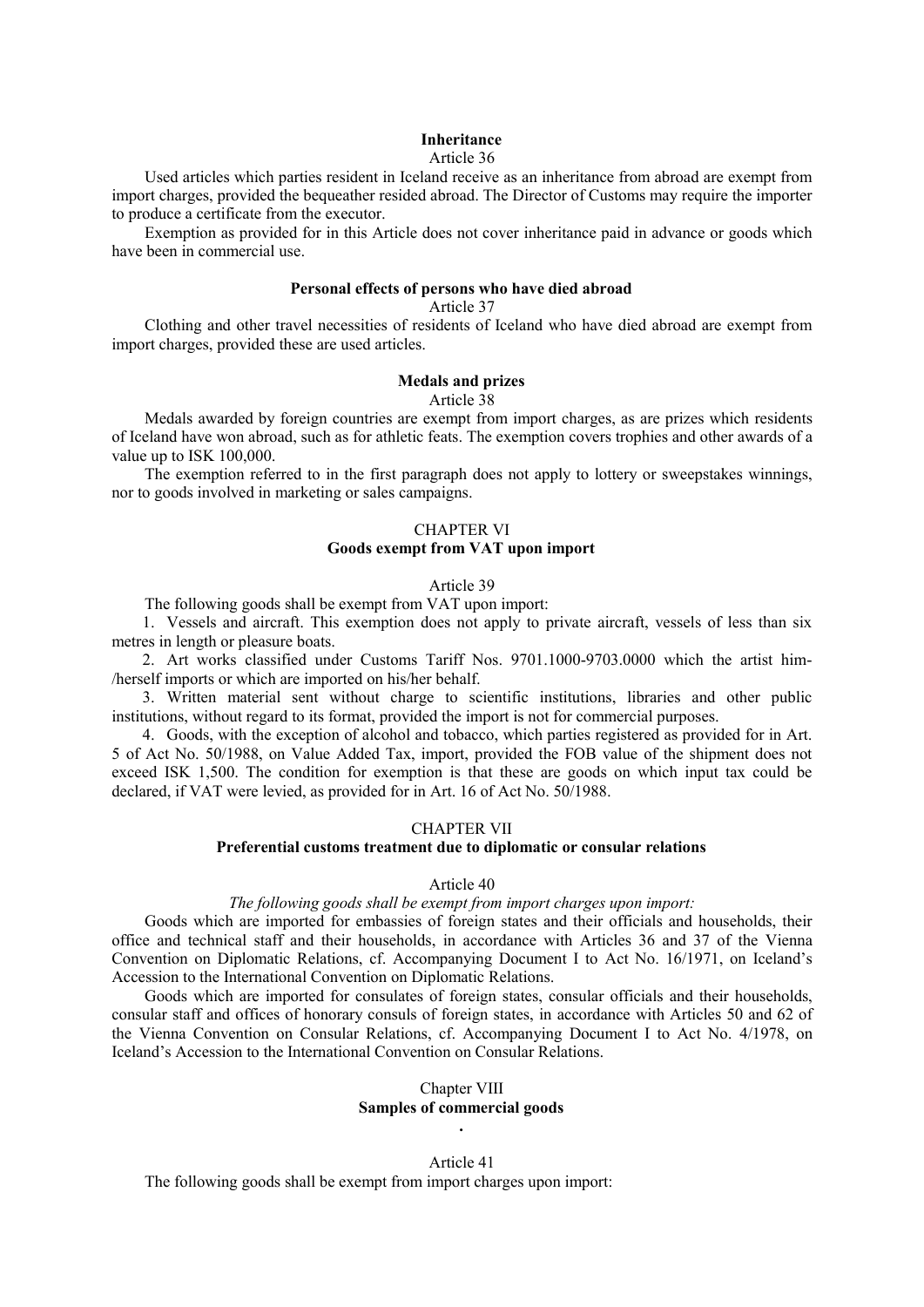1. Samples of sales goods, with the exception of alcohol and tobacco, and advertising materials, of a value not exceeding ISK 5,000, providing the shipment is obviously goods samples. Such goods shall, however, be exempt from import charges even if the stated value is higher, if the goods have been made unusable as general sales goods. Samples of insignificant value and advertising materials for imported goods, which are to be distributed without charge at an exhibition, shall in addition be exempt from the above value limits.

2. Software data which is sent to Iceland without charge and is intended for the development or design of software, testing, correction or upgrading or which is only of use for presentation.

3. Letters, booklets and printed material of no value, which has no commercial value and is not intended for redistribution.

# CHAPTER IX **Rescue team equipment**

#### Article 42

Rescue equipment and rescue gear, apart from vehicles, which rescue teams or their recognised associations import are exempt from import charges provided they are used exclusively for the activities of rescue teams. The Director of Customs may require that a recognised association of rescue teams declare that what is involved is rescue gear and equipment which will be used exclusively for rescue team activities.

Vehicles, specially equipped for rescue work, which rescue teams or their recognised associations import, are exempt from VAT provided the conditions for waiving of commodity tax as provided for in Art. 17 of Reg. No. 331/2000, on Commodity Tax on Motor Vehicles, are satisfied.

Equipment and gear which is exempted from import charges pursuant to this Article shall be identified especially with the name of the association or rescue team in question.

# CHAPTER X

# **Exemptions from payment of duties and commodity taxes on inputs for various types of commercial activities**

# **Scope of the Chapter**

Article 43

This Chapter applies to exemptions from customs duties and commodity taxes, as applicable, on inputs for commercial activities in the following areas:

1. Production of manufactured goods. The exemption does not apply to shipbuilding and ship repairs.

2. Horticultural production.

3. Filmmaking and audio production.

Exemptions from commodity taxes on raw materials, materials and parts of manufactured products are as provided for in Articles 5 and 10 of Act No. 97/1987, on Commodity Tax, as subsequently amended.

#### **General conditions**

#### Article 44

The general conditions for exemptions from charges pursuant to this Chapter are:

1. that inputs are covered by the product area of the commercial activities concerned as described in this Chapter;

2. that the inputs are intended for parties who:

- a. carry out commercial operations which grant the right to exemption as provided for in this Chapter,
- b. have the specified license and operating permits, e.g. industrial permit or airline operating license, and
- c. have sent notification of their commercial operations for registration by the regional tax director, if required, as provided for in Art. 5 of Act No. 50/1988, on Value Added Tax, as subsequently amended;
	- 3. that the inputs will be used exclusively in the commercial operations concerned.

#### **Production of manufactured goods**

Article 45

Customs duty shall be waived or reimbursed on the following inputs for production of domestic manufactured goods: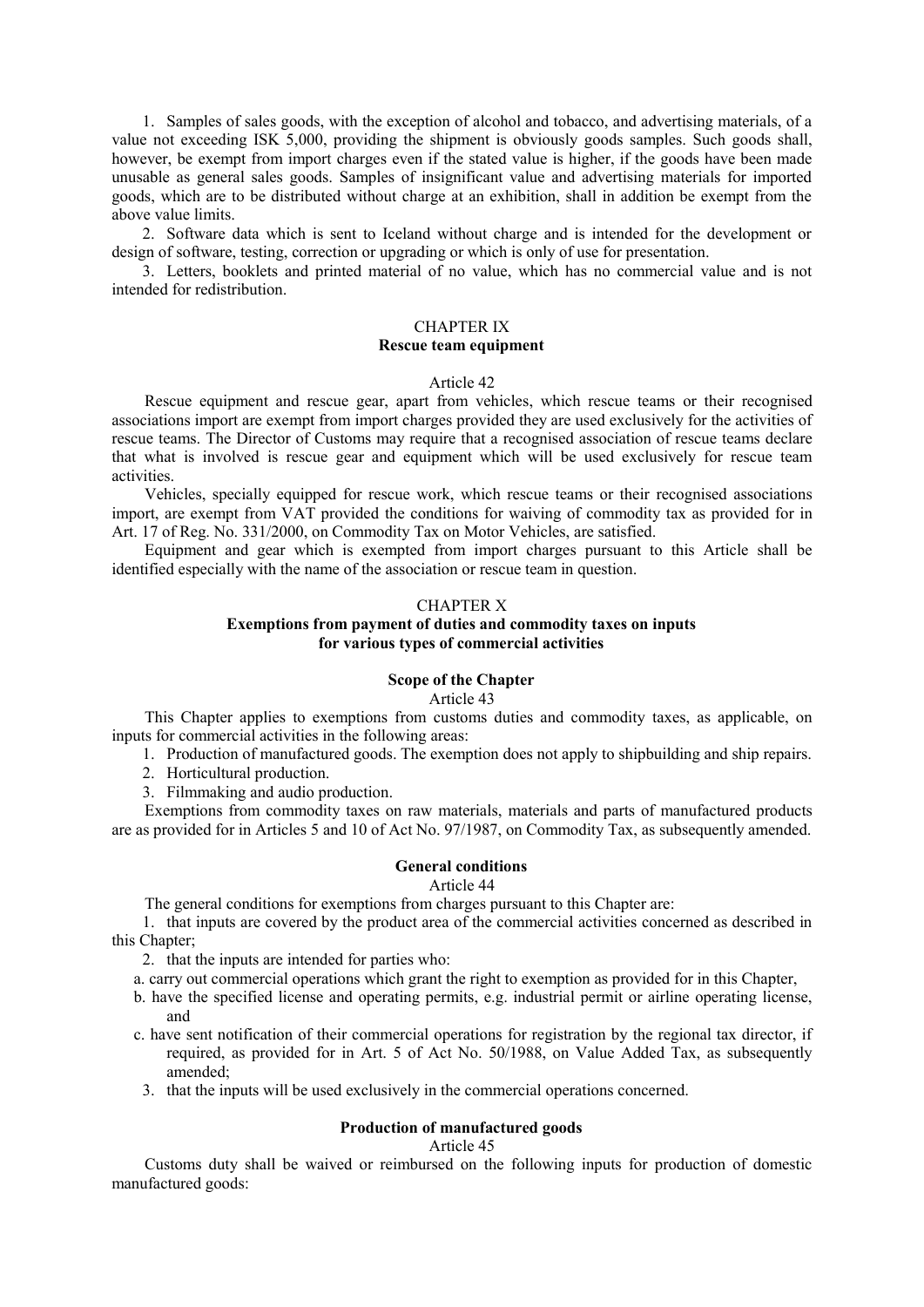1. raw materials, materials and parts of manufactured products, but not goods subject to quantitative duty, in accordance with the Customs Tariff in Annex I to the Customs Act;

2. packaging for manufactured products;

3. machinery, machine parts and spare parts for processing of manufactured products.

Commodity tax shall furthermore be waived or reimbursed on products covered by Point 3 of the first paragraph.

Manufacturing in this connection shall include production of goods covered by the Manufacturing Act, No. 42/1978, as subsequently amended, with the exception of insignificant processing of inputs, such as packaging, re-packaging, bottling, mixing, grading, simple assembly of products, application of labels or other identifications on products.

In cases of doubt as to whether activities are considered production of manufactured goods, the Director of Customs shall seek the opinion of the Ministry of Industry.

## **Filmmaking and audio production**

Article 46

Customs duty and commodity tax shall be waived or reimbursed on equipment and media for filmmaking and sound recording.

Inputs which the exemption from charges as provided for in the first paragraph covers include the following:

1. speakers and amplifiers (from goods class no. 8518);

2. sound production and sound recording equipment etc. (from goods class no. 8519);

3. visual production and visual recording equipment etc. without receiving equipment (from goods class no. 8521);

4. blank media for sound recording and motion picture film (from goods classes nos. 8523 and  $3702$ ;

5. monitors without receiving equipment (from goods class no. 8528);

6. film cameras (from goods class no. 9007);

7. lamps and lighting equipment and bulbs for this equipment (from goods classes nos. 8539 and 9405);

8. antennae and descrambling devices (from goods classes nos. 8528 and 8529).

#### **Horticultural production**

#### Article 47

Customs duty and commodity tax shall be waived or reimbursed on raw materials, materials and parts for horticultural production. Inputs which the exemption from charges as provided for in the first paragraph covers include the following:

1. Grafts, unrooted slips, seedlings and other small plants intended for further cultivation in Iceland (from Chapter VI of the Customs Tariff).

2. Seed potatoes imported during the period 1 March to 30 April (from Customs Tariff No. 0701.1000).

3. High-pressure bulbs for greenhouse illumination (from Customs Tariff No. 8539.3900).

4. High-pressure lamps for greenhouse illumination (from Customs Tariff No. 9405.1009).

5. Prefabricated greenhouses (from Customs Tariff No. 9406.0009).

The Director of Customs may require the rightholder to obtain the confirmation of the Agricultural Authority of Iceland that goods covered by the exemption are intended or have been used for horticultural production.

#### **Aviation operations**

## Article 48

Customs duty and commodity tax shall be waived or reimbursed on inputs intended for use aboard aircraft, including helicopters, for maintenance or other operations on aircraft. Goods which the exemption from charges as provided for in the first paragraph covers include the following:

1. spare parts, tires, electrical goods for use aboard aircraft, any type of accessory and equipment used aboard aircraft, including rescue equipment;

- 2. tools and other equipment used for maintenance and repairs of aircraft;
- 3. lubricants, wax and cleaning substances, filler and paint for aircraft;
- 4. stationary used in connection with flights, such as aircraft log books and labels.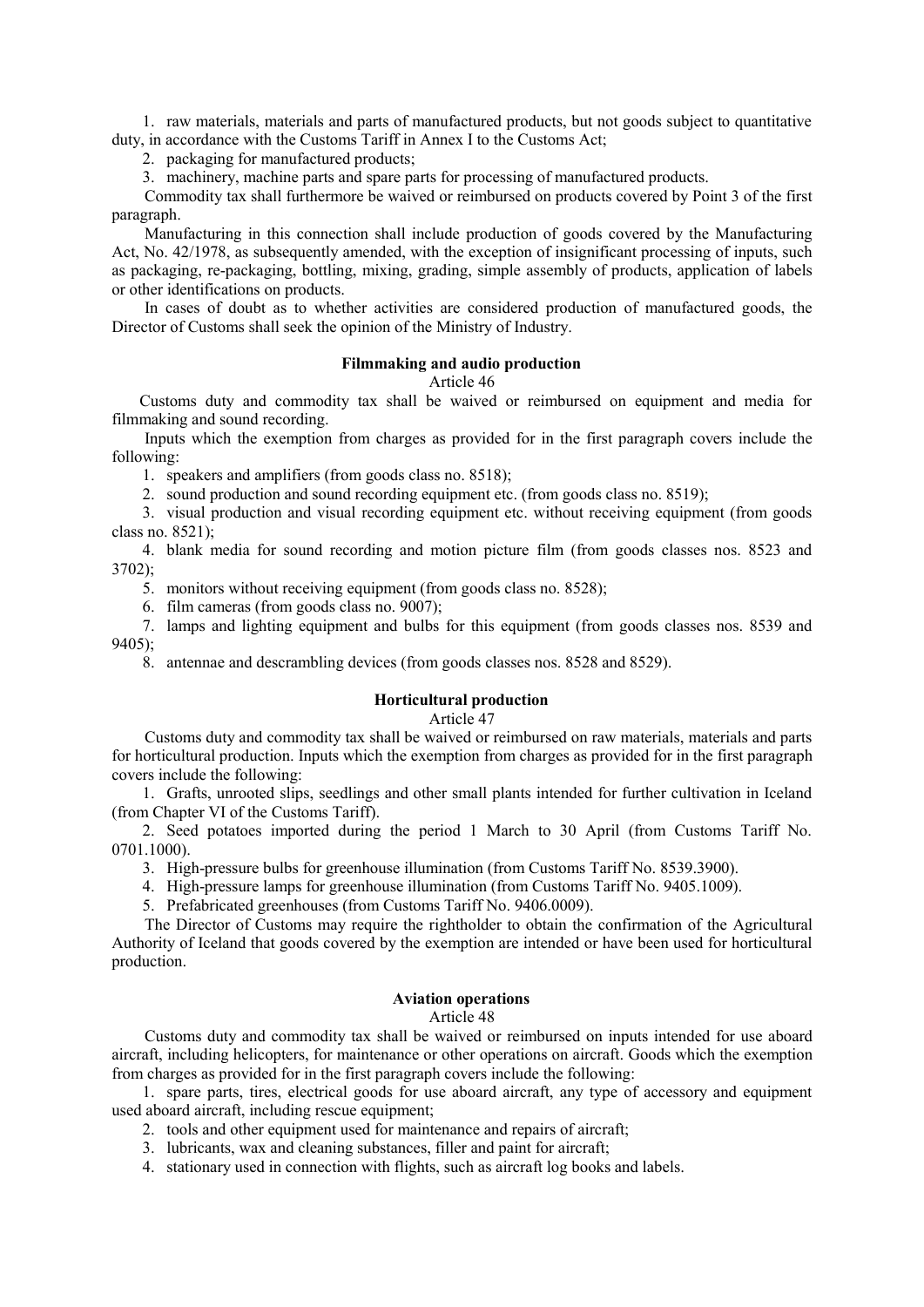#### **Miscellaneous provisions** Article 49

# *Registered rightholders*

A party entitled to an exemption from customs duty and/or commodity tax as provided for in this Chapter must send the Director of Customs in the district where it is domiciled a special notification for registration, including information on the activities involved and the inputs which it intends to acquire.

The Director of Customs shall issue a confirmation to the party subject to registration if the latter fulfils the conditions for exemption as provided for in the Chapter. The confirmation from the Director of Customs provides authorisation to import inputs to Iceland without paying charges or to have the charges reimbursed later in accordance with the substance of the confirmation.

#### Article 50

#### *Suppliers of registered rightholders*

A party who sells a registered rightholder as provided for in Article 49, inputs which are exempt from duty and/or commodity tax as provided for in a confirmed notification of the Director of Customs, shall be entitled to the waiver or reimbursement of import charges upon confirmation by the registered rightholder as referred to in Article 49 of the purchase.

## Article 51

# *Accounting*

Rightholders as referred to in Article 49 and parties supplying them with inputs must keep their accounts in such manner that it is possible to verify that the sale or use of a product, on which levies have been waived or reimbursed, is in accord with the rightholders' authorisations.

# CHAPTER XI

# **Exemptions for return of products to or from Iceland**

# Article 52

# *Scope of the Chapter*

This Chapter shall apply to exemptions from import charges due to products which are returned, either to or from Iceland.

# Article 53

#### *Sending of goods abroad, to a duty free outlet, duty free storage or free zone*

The Director of Customs shall waive or reimburse import charges on imported unused products which are sold overseas, to a duty free outlet, duty free storage or free zone, within one year of the arrival of the transport vessel in Iceland. The same shall apply to goods which have not cleared customs and are returned from Iceland unused.

A request for exemption as provided for in the first paragraph shall be provided to the Director of Customs within six months of the departure of the transport vessel or, as the case may be, sale of the goods to a duty free outlet, duty free storage or free zone. The request must be supported by the necessary confirmation documents, such as confirmation by the Director of Customs of a sales invoice, confirmation that customs inspection had taken place, a receipt for payment of import charges on the goods and appropriate documentation to confirm export of the goods.

## Article 54

## *Return of goods, including packaging, to Iceland*

Goods, including packaging, which are returned to Iceland from abroad, shall be exempt from import charges, provided the following conditions are satisfied:

1. import charges were not reimbursed upon their export;

2. the goods are returned to Iceland within one year of their export, unless the Director of Customs authorises a longer time limit.

A request for exemption as provided for in the first paragraph must be provided to the Director of Customs within six months of the arrival of the transport vessel in Iceland.

# CHAPTER XII

# **Exemptions due to defects, destruction, depletion, damage or missing products**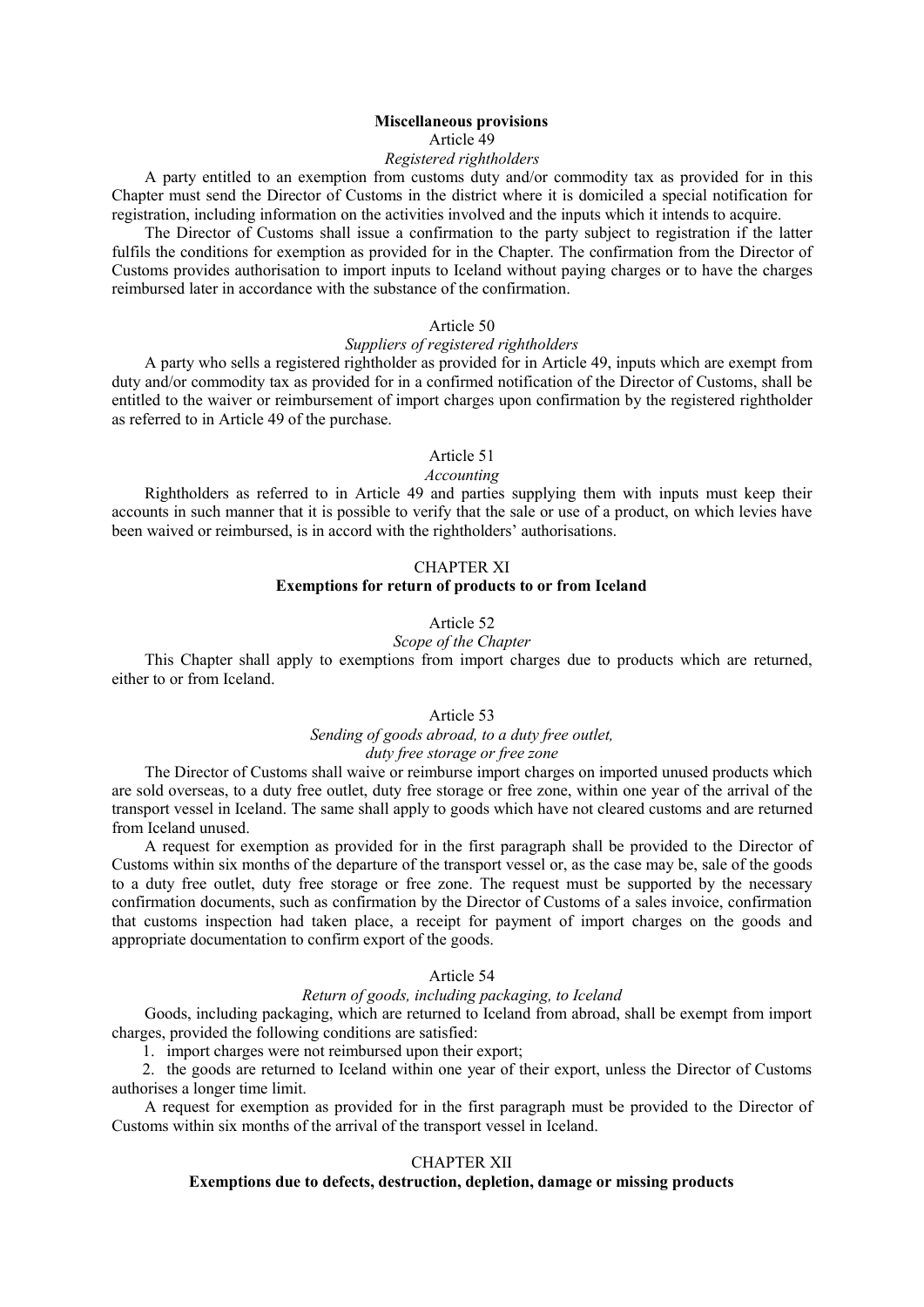# Article 55

#### *Defect*

The Director of Customs shall reduce, waive or reimburse import charges on products which prove to be defective, provided the following conditions are satisfied:

1. The goods are unused. Exemptions may be granted, however, in instances where a defect is only discovered with use, provided it is of such nature that it could not have been discovered previously.

2. The foreign seller approves the return of the product or its disposal under customs supervision.

# Article 56

# *Destruction*

The Director of Customs shall reduce, waive or reimburse import charges on goods which have been destroyed, depleted or damaged en route to Iceland, in unloading, in the custody of customs authorities, while in the storage for goods which have not cleared customs or in transport between customs ports in Iceland, prior to customs clearance, provided that the following conditions are satisfied:

1. The product is presented to customs enforcement without delay after the destruction, depletion or damage was discovered.

2. The product is disposed of under supervision of customs authorities in instances where exemption from payment of import charges is requested due to the complete destruction of the product.

# Article 57

#### *Shortage*

The Director of Customs shall reduce, waive or reimburse import charges on a goods consignment or part of it if it is discovered upon unloading a transport vessel that it is lacking in whole or in part, provided the transporter delivers to the Director of Customs a list of what is lacking within 16 days of the arrival of the transport vessel in Iceland or without delay once the seal of the consignment is broken if the consignment was sent to Iceland after sealing by foreign customs authorities, the transporter or the foreign seller, e.g. in a sealed container. The Director of Customs may require the transporter and importer to confirm in writing that the shortage had only been discovered when the seal was broken and produce the seal.

The Director of Customs shall also reduce, waive or reimburse import charges due to shortage in a consignment, in whole or in part, which is discovered in a storage area for goods which have not cleared customs, provided the authorised custodian of goods which have not cleared customs or a permit holder as listed in the third paragraph of Article 69 of the Customs Act, can provide satisfactory proof that the shortage existed before the consignment was transported into the state's customs zone, such as by a written confirmation from the seller of the product or an insurance company that it had occurred abroad, and provided it is accompanied by a credit note or confirmation from a commercial bank or savings bank of the reduction or cancellation of the foreign claim.

#### Article 58

#### *Request for exemption*

A request for exemption as provided for in this Chapter must be delivered to the Director of Customs no later than within six months of the arrival of the transport vessel in Iceland. If goods have been placed in other storage for goods which have not cleared customs than the clearance warehouse, however, the time limit shall be as long as the authorised storage time of goods there, unless otherwise provided for in this Chapter.

# CHAPTER XIII **Implementation of exemptions**

#### Article 59

#### *Implementation of exemptions*

The Director of Customs in the district where goods are to clear customs shall see to the implementation of exemptions as provided for in this Regulation.

Information concerning entitlement to exemption from payment of import charges as provided for in this Regulation shall be provided in such format as the Director of Customs in Reykjavík decides.